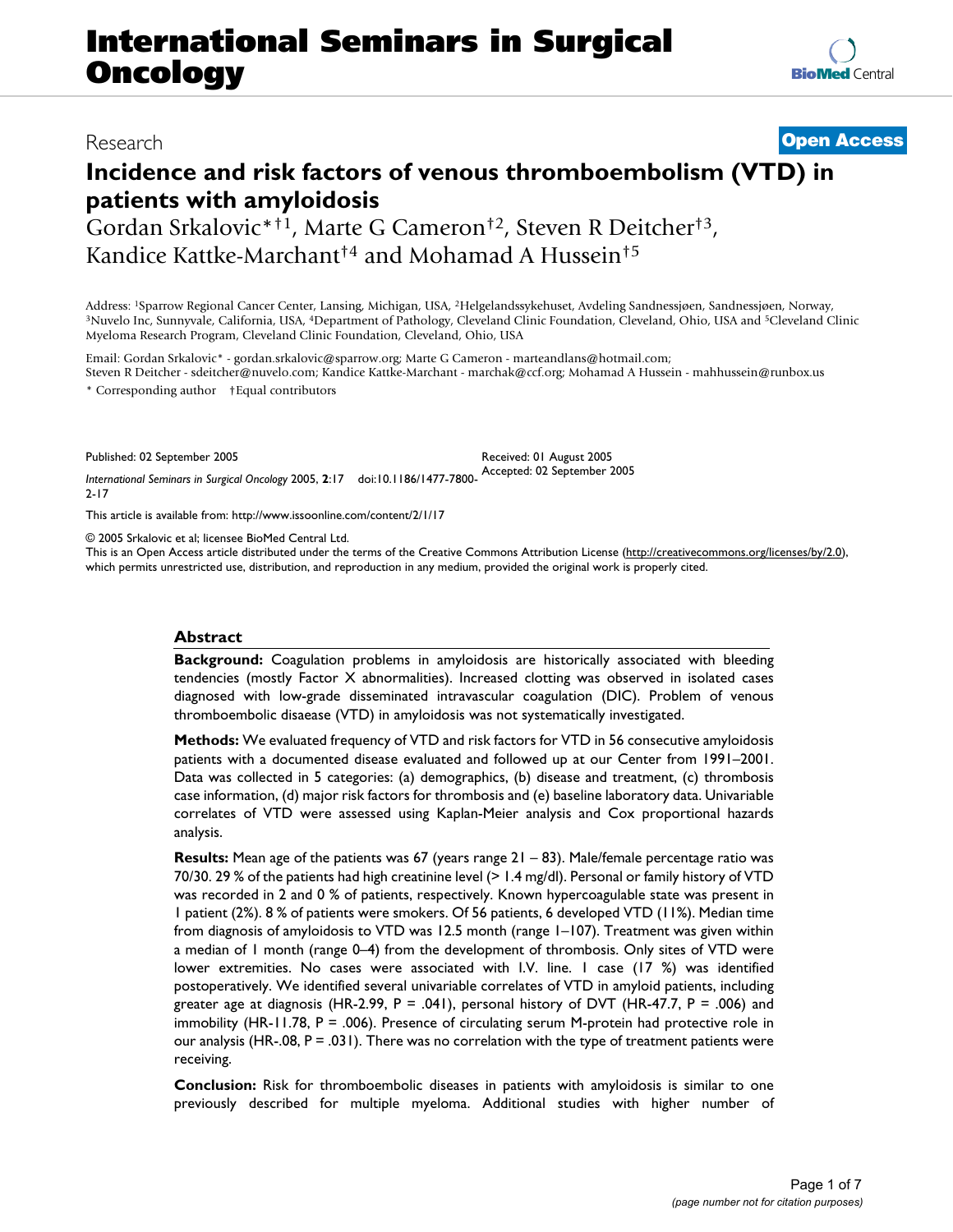thromboembolic events could help to further elucidate risk factors for VTD in this population of patients.

## **Background**

amyloidosis is characterized by organ deposition of fibrillar substances of different types that have a homogeneous eosinophilic appearance on light microscopy [1,2]. The diagnosis is confirmed by demonstration of an applegreen birefringence under polarized light of specimens stained with Congo red. Primary amyloidosis (AL) should be considered in any patient who has a monoclonal protein in the serum or urine and refractory congestive heart failure, nephrotic syndrome, sensorimotor peripheral neuropathy, carpal tunnel syndrome, orthostatic hypotension, or steatorrhea. At diagnosis, approximately onethird have nephrotic syndrome, one-fifth have carpal tunnel syndrome, one-fourth have congestive heart failure, and about 15% have peripheral neuropathy [1,2].

Bleeding problems due to vascular deposition of amyloid resulting in vascular fragility, deficiencies of clotting factors (particularly Factor X) or enhanced fibrinolytic activity often complicate this disease [3]. Acquired deficiency of Factor X is the most common coagulation factor deficiency identified in patients with amyloidosis [4]. Thrombosis, although less common, also can occur. Some case reports described thromboembolic complications of amyloidosis [5,6]. Association of nephrotic syndrome, welldocumented complication of systemic amyloidosis, and renal vein thrombosis are well documented [7,8]. Cardiac amyloidosis produces cases of atrial electromechanical dissociation with resulting atrial arrhythmias and formation of atrial clots [9]. Various pathogenic factors have been proposed to explain abnormal hemostasis in patients with amyloidosis. Recently, impairment of the thrombin-antithrombin pathway, in association with the low antithrombin biological activity was recognized to have possible pathogenic role in hypercoagulability of amyloidosis patients [10].

However, the problem of venous thromboembolic disease (VTD) in this disease was not systematically investigated. We evaluated the frequency of VTD and risk factors for VTD in 56 consecutive amyloidosis patients with a documented disease evaluated and followed up at our Center from 1991–2001.

#### **Methods**

We reviewed complete medical records of all patients with amyloidosis who were prospectively entered in the database. Fifty-six patients were identified. They were evaluated and followed up by staff oncologists in the Department of Hematology and Oncology, Myeloma Research Program at the Cleveland Clinic Foundation in the period 1991–2001.

The Cleveland Clinic Foundation (CCF) is an urban tertiary referral center and a teaching hospital. Our proposal was submitted to the CCF Institutional Review Board, and we were granted approval, based on an expedited review. The requirement for obtaining informed consent was waived based on the study designs (standard medical record based review) and patient anonymity. The study did not require any third party funding.

The patients' computerized inpatient and outpatient medical records were initially reviewed by one of the co-investigators (CMG). Additional review was done independently by a second co-investigator (SG). If electronic data were incomplete, the hard copies of charts were also reviewed. When necessary, missing information was sought from referring providers. However, in a number of cases, this was unavailable.

All cases of VTD of extremities were diagnosed by Duplex ultrasound. Term immobility was used for patients who were hospitalized or bed bound for more than 7 days at the time of VTD diagnosis.

Personal history of VTD was defined as a history of documented thromboembolism prior to the diagnosis of PCD. Patients were screened for a hypercoagulable state only when they developed what appeared to be a vascular event that needed further investigation.

Data was collected in 5 categories: (a) demographics, (b) disease and treatment, (c) thrombosis case information, (d) major risk factors for thrombosis and (e) baseline laboratory data. Data were manually recorded onto researcher-developed data collection forms and subsequently entered into a computerized database.

#### *Statistical analysis*

Categorical variables are summarized as frequencies and percentages and continuous variables as the mean, standard deviation, median, and range. Time until development of a VTD was estimated using the Kaplan-Meier method. Follow-up was calculated from the date of diagnosis to the date of either the first VTD or the date of final follow-up visit. Cox proportional hazards analysis was used to identify univariable correlates of thromboembolic event. If Cox analysis could not be done due to lack of variability, then the log-rank test was performed instead.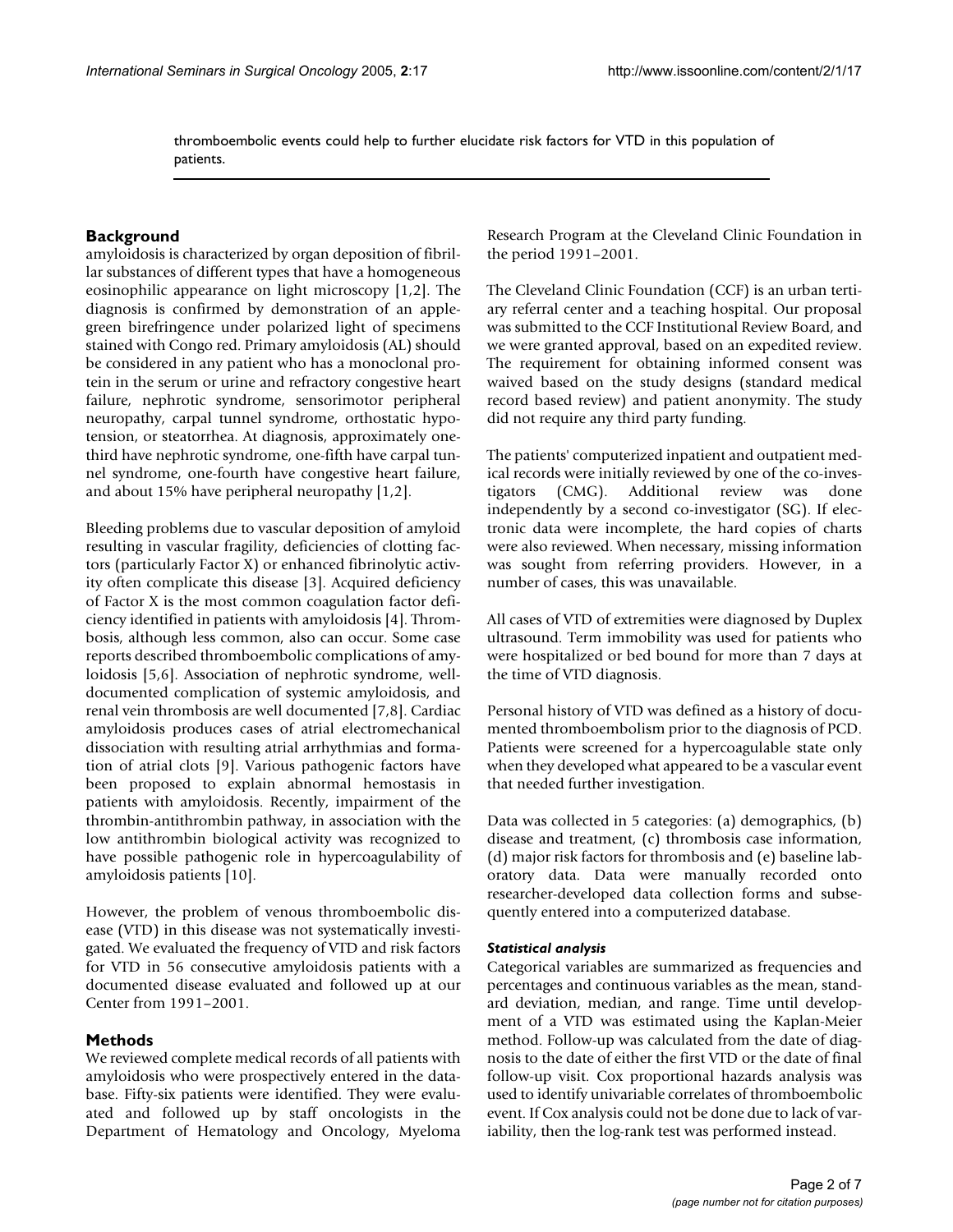| <b>Characteristics</b>                            |                   |
|---------------------------------------------------|-------------------|
| Male/Female                                       | 39/17             |
| Age (years)                                       |                   |
| Median                                            | 67                |
| Range                                             | $(21 - 83)$       |
| Serum M-Protein (g/L) <sup>1</sup>                | $(N = 18)$        |
| Mean                                              | 0.5               |
| Median                                            | 0.2               |
| Range                                             | $(0 - 4.0)$       |
| 24-hour Urine Protein (g) <sup>1</sup>            | $(N = 47)$        |
| Mean                                              | 3.2               |
| Median                                            | 0.4               |
| Range                                             | $(0-26.9)$        |
| <b>BMPC*</b> (%) <sup>2</sup>                     | $(N = 53)$        |
| Mean                                              | 8                 |
| Median                                            | 5                 |
| Range                                             | $(0 - 50)$        |
| B <sub>2</sub> Microglobulin (mg/dl) <sup>1</sup> | $(N = 47)$        |
| Mean                                              | 3.4               |
| Median                                            | 2.7               |
| Range                                             | $(0.3 - 18.4)$    |
| Serum albumin (g/L) <sup>1</sup>                  | $(N = 53)$        |
| Mean                                              | 3.4               |
| Median                                            | 3.6               |
|                                                   | $(1.0 - 5.4)$     |
| Range                                             |                   |
| Immunoglobulin type Heavy Chain                   | $(N = 12)$        |
| IgA (%)                                           | 2(17)             |
| $lgG$ (%)                                         | 9 (75)            |
| IgM (%)                                           | $\vert$ (8)       |
| Unknown                                           | 0                 |
| <b>Light Chain</b>                                | $(N = 25)$        |
| λ                                                 | 18(72)            |
| κ                                                 | 7(28)             |
| <b>History of VTD Personal</b>                    |                   |
| Yes $(\%)$                                        | $\left( 2\right)$ |
| No (%)                                            | 53 (94)           |
| Unknown (%)                                       | 2(4)              |
| Family                                            |                   |
| No (%)<br>Unknown (%)                             | 52 (93)           |
|                                                   | 4(7)              |

**Table 1: Clinical characteristics of amyloidosis patients at presentation (N = 56)**

<sup>1</sup> CCF Laboratory reference range, normal values:

Serum M-protein: 0 g/dl

Urine Protein: 0–0.15 g/24°

β2 Macroglobulin: 0.3–1.9 mg/dl

Serum Albumin: 3.5–5.0 g/L

2 Bone Marrow Plasma Cells

There were 8 possible risk factors for VTD: personal and family history of VTD, known hypercoagulable state, nonplasma cells related concomitant neoplasm's, immobility, estrogen treatment, smoking, and use of indwelling catheters at any time from initial diagnosis.

All statistical analyses were two-sided; P < 0.05 was used to indicate statistical significance. Analyses were performed using SAS® software, version 6.12.

#### **Results**

#### *Patients' characteristics*

Data was available on 56 patients (Table 1.). 50 (89%) had primary amyloidosis (AL), 1 (2%) had kappa light chain disease, and in 5 (9%) patients type could not be identified. One patient had both AL and familial amyloidosis. 37 (66%) had confirmed cardiac involvement by biopsy or alternatively, typical findings on Echocardiogram. Confirmed (biopsy) renal involvement was found in 18 (32%) of patients. Localized amyloidosis was identified in 6 (11%) of patients. Two cases were pulmonary, 2 gastrointestinal, and one case was localized to skin and genitourinary tract, respectively. 39 (70%) were men and 17 (30%) were women. Average age was 67 years (range 21 – 83). Of the heavy chain types found in patients, 75% were IgG, 17% IgA, 1% IgM. 44/56 (78.5%) of patients did not have heavy chain M-protein in the serum.

The light chain was lambda  $(\lambda)$  in 18 (32% of all patients) and kappa  $(\kappa)$  in 7 patients (13%). The remainder did not have identifiable light chain (31, 55%). All patients had amyloid deposits by Congo Red stain. The bone marrow biopsy results were available in 53 patients (95%) at the time of diagnosis. The median percentage of bone marrow occupied by plasma cells was 5% (range 0.0 – 50%). Serum creatinine level was elevated in 29% of all patients. Albumin was low (< 3.5 gm/dl) in 45% patients overall. Beta-2-microglobulin was high (>1.9) in the majority of patients (70%). Bone survey was negative for lytic lesions in all cases.

Out of 56 patients with amyloidosis, 1 (2%) patients had personal and no one had family history of thromboembolism. 1/56 were diagnosed with hypercoagulable state (antithrombin deficiency). Patients were treated with multiple regimens that included: steroids  $(36%)$ ,  $\alpha$ -interferon (23%), vincristine (16%), liposomal doxorubicin (16%), melphalan (9%), thalidomide (2%) and rituximab (2%).

The five different drug combinations used in the treatment of amyloid patients are presented in Table [2](#page-3-0). No patients were treated with high-dose chemotherapy with peripheral stem cell support (HDC-PSC).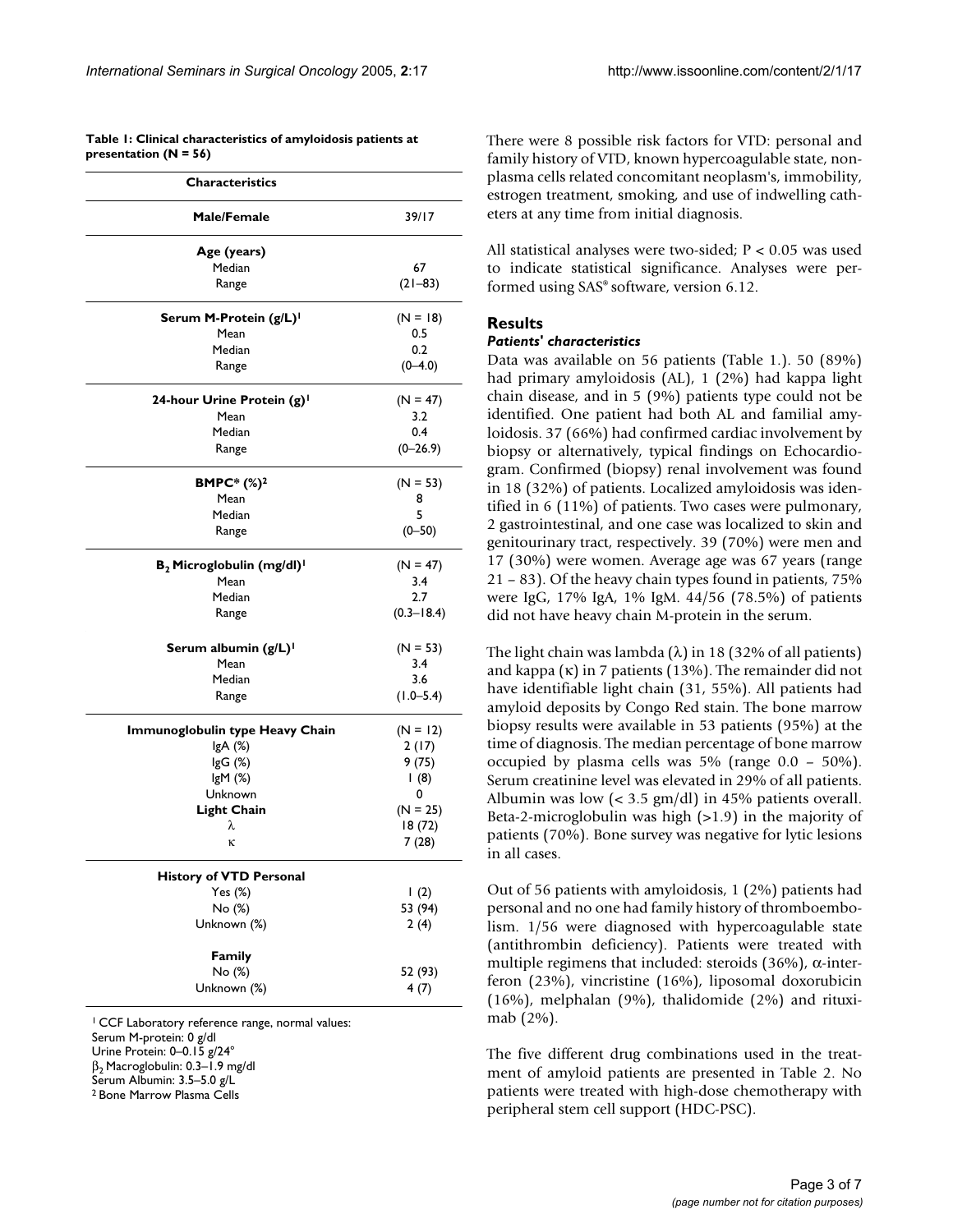**Table 3: Clinical characteristics of amyloidosis (N = 6) patients** 

**with VTD**

<span id="page-3-0"></span>**Table 2: Combination chemotherapies used in the treatment of amyloidosis**

| <b>Type of Treatment</b> | N  | %            |
|--------------------------|----|--------------|
| HD steroids <sup>1</sup> | 20 | 36           |
| DVd <sup>2</sup>         | 9  | 16           |
| MP <sup>3</sup>          |    | 8            |
| CP <sup>4</sup>          |    | $\mathbf{2}$ |
| TD <sup>5</sup>          |    | 2            |
|                          |    |              |

N – Number of patients

% – Percentage of patients treated with particular regimen

1 High-dose Dexamethasone

2 Doxil®, Vincristine, Dexamethasone

3 Melphalan, Prednisone

4 Cytoxan, Prednisone

5 Thalidomide, Dexamethasone

#### *Patients with VTD*

Cases of thromboembolism were diagnosed by Duplex ultrasound. There was no evidence of pulmonary embolism or atrial clots in this group of patients. Of 56 patients reported in this paper 6 (11%) had one or more episodes of symptomatic, objectively documented VTD after the diagnosis of amyloidosis (Table 3). All cases were of lower extremities. The time from diagnosis to development of VTD was 12.5 months (range 1–107). Median time from last treatment to VTD event was 1 month (0–4). Out of 6 patients with VTD 17% (1 case) had a personal history of thromboembolism. No patients with VTD had a history of hypercoagulable state, smoking, or oral estrogen use. Four (67%) patients with VTD had prolonged immobility and 1 (17%) had indwelling catheter at some point during the disease. One patient (17%) developed VTD within 6 weeks from surgery.

Univariable correlates of VTD in amyloidosis patients are presented in Table [4.](#page-4-0) A large number of factors were entered into the model including the following: gender, age at diagnosis, immunoglobulin type, personal history of VTD, hypercoagulable state, non-plasma cell related concomitant neoplasms, smoking, immobility, indwelling catheters, estrogen treatment, percentage of plasma cells in the bone marrow biopsy, creatinine level, corrected serum calcium level, serum albumin, white blood cells and platelet count, hemoglobin level, β 2-microglobulin, serum M protein level, 24 hour urine protein level, as well as individual agents and combination of chemotherapeutic agents.

Among these, personal history of VTD (HR-47.7;  $P = .006$ , CI-2.98–766), immobility (HR-11.78; P = .006, CI-2.02– 68.8), absence of measurable M-protein (HR-12.5;  $P =$ .031, CI-1.25–100), and age at diagnosis (HR-2.99,  $P =$ .041, CI-1.05–8.56) were identified as univariable corre-

| Characteristics                           |                |
|-------------------------------------------|----------------|
| <b>Male/Female</b>                        | 4/2            |
| <b>History of VTD</b>                     |                |
| Personal                                  |                |
| Yes                                       | T              |
| No                                        | 5              |
| Family                                    |                |
| No                                        | 6              |
| Serum M-Protein <sup>1</sup>              |                |
| None                                      | 3              |
| Yes                                       | $\overline{2}$ |
| Unknown                                   | I              |
| 24-hour Urine Protein!                    |                |
| <0.15 gr                                  | 3              |
| $>0.15$ gr                                | $\overline{2}$ |
| Unknown                                   | $\mathsf{I}$   |
| <b>BMPC2</b>                              |                |
| $\leq 5\%$                                | 3              |
| > 5%                                      | I              |
| Unknown                                   | $\overline{2}$ |
| B <sub>2</sub> Microglobulin <sup>1</sup> |                |
| $<$ 1.9 mg/L                              | I              |
| $>1.9$ mg/L                               | 4              |
| Unknown                                   | T              |
| Serum albumin <sup>i</sup>                |                |
| $< 3.5$ g/L                               | 3              |
| $3.5 - 5.0$ g/L                           | 3              |
| Immunoglobulin type                       |                |
| None                                      | 4              |
| lgG                                       | $\mathbf{I}$   |
| lgM                                       | I              |
| None                                      | 4              |
| ĸ                                         | $\overline{2}$ |
| <b>WBC</b> count                          |                |
| $4 - 11 \times 10^{6}/L$                  | 6              |

1CCF Laboratory reference range, normal values:

 $150 - 400 \times 10^{6}/L$  6

Serum M-protein: 0 g/dl

Urine Protein: 0–0.15 g/24°

**Platelet count**

β2 Macroglobulin: 0.3–1.9 g/dl

Serum Albumin: 3.5–5.0 g/L

2 Bone Marrow Plasma Cells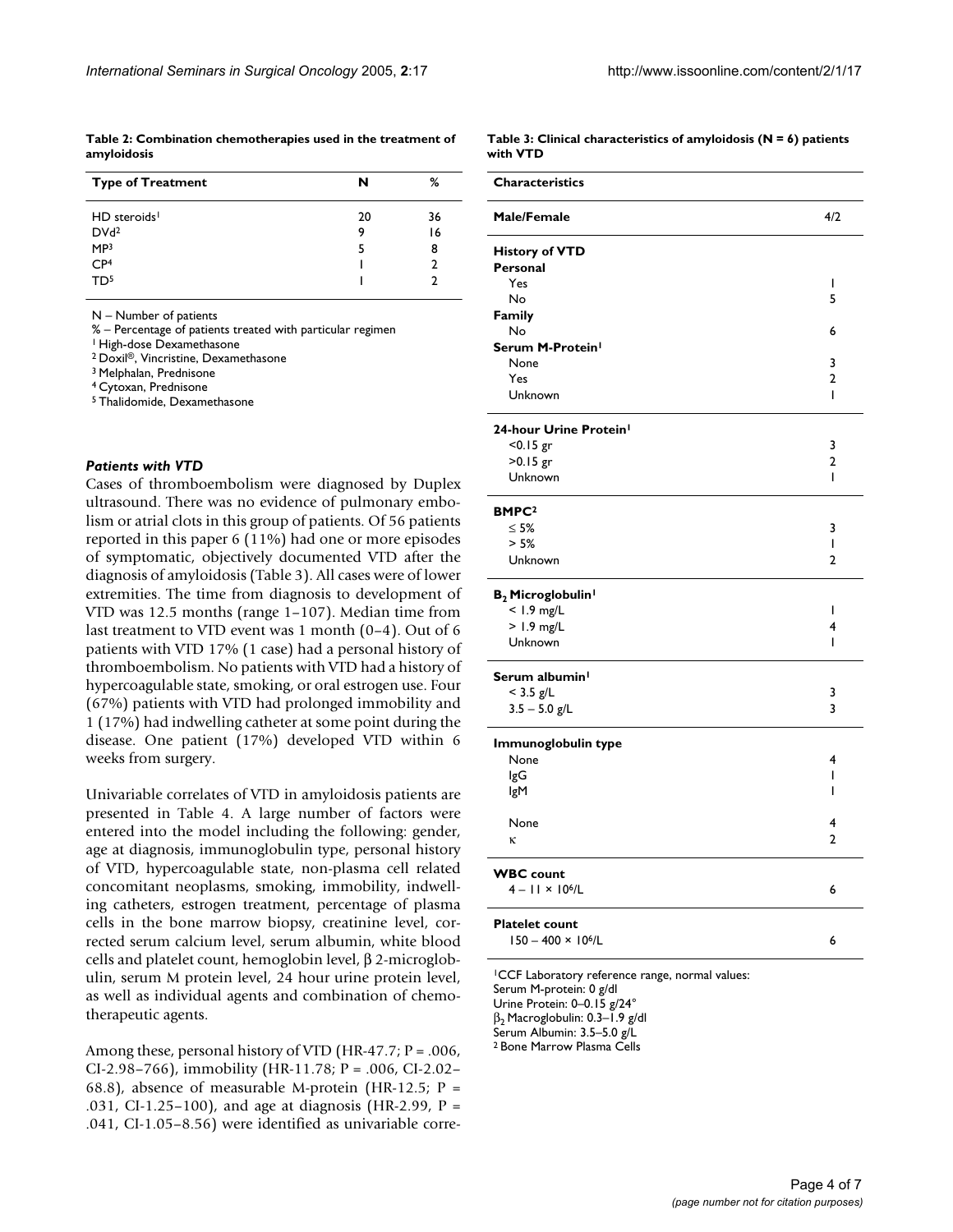<span id="page-4-0"></span>**Table 4: Identifying univariable correlates of VTD in amyloidosis (N-56)**

| Variable (Reference)                    |                 |                     |        |
|-----------------------------------------|-----------------|---------------------|--------|
|                                         | HR <sup>2</sup> | 95% CI <sup>2</sup> | P١     |
| Age at Diagnosis (per 10 year increase) | 2.99            | $1.05 - 8.56$       | 0.0411 |
| Personal History of VTD (Yes/No)        | 47.7            | 2.98-766            | 0.0061 |
| Immobile (Yes/No)                       | 11.78           | $2.02 - 68.8$       | 0.0061 |
| Serum M-protein                         |                 |                     |        |
| Per 1 mg/dl increase                    | 0.43            | $0.05 - 3.70$       | 0.45   |
| Normal/Abnormal                         | 12.5            | $1.25 - 100$        | 0.0311 |

 $\frac{1}{1}$  significant (P < 0.05)

2 HR – Hazard Ratio; CI – Confidence Interval

lates of VTD in amyloidosis patients (Table [4](#page-4-0).) Multivariable analysis could not be done due to low number of events.

#### **Discussion**

This study shows increased incidence of VTD (11% at 10 years review) in amyloidosis patients as compared to the general population (0.1% per person/per year) [11]. This is similar to frequency of VTD found in multiple myeloma (MM) (10%) [12], and slightly higher than in patients with monoclonal gammopathy with undetermined significance (MGUS) (7.5%) [12]. Previously, only case reports of thromboembolism in patients with amyloidosis were presented in the literature [5,6,9,13].

Studies presented herein have significant limitations. It is highly dependent on the quality of historical data. Absence of a potential risk factor or patient characteristics in the medical records is assumed to mean that the factor is absent. The statistical analysis is limited by the fact that several of the variables that were considered as correlates of VTD were not baseline characteristics. Ideally, these variables would be analyzed as time-dependent covariates. However, timing of these variables was not known. It is only known that they occurred before development of the event in patients with VTD or before the last follow-up among patients who did not develop VTD yet.

Results of the study presented herein point to strong correlation between some of the established risk factors for VTD (personal history and immobility) and thromboembolic events in patients with amyloidosis. Other wellknown VTD risk factors (estrogen use, concomitant solid malignancies, and use of indwelling catheters) did not seem to be of importance in our patients.

Data about family history of VTD is missing in more than 10% of patients. Additionally, existing data seem to be inadequate. From available records it seems that none of the 56 patients had a family history of VTD. Although this could be due to the low number of patients a more probable explanation is poor history taking. Therefore; family history was not included in univariable analysis. Types of treatment (individual drugs or chemotherapy combinations) do not correlate with VTD. It is important to mention that none of the patients included in this study had treatment with high dose chemotherapy and stem cell support.

One of the univariable correlates of VTD identified in our group of amyloidosis patients is increased age. Risk of VTD in these patients is increasing 3 times with every 10 year increase in age. A number of studies support an association between increasing age and a higher incidence of venous thromboembolism [14-16]. Patients over age 40 are at a significantly increased risk compared with younger patients [17]. Risk continues to increase with increasing age, approximately doubling with each decade after age of 40 [18].

It seems that in our amyloidosis patients, VTD age risk is in excess of that seen in general population. It does not seem that this increased risk correlates with more aggressive disease, since age was not found to be an important prognostic factor for survival in primary systemic amyloidosis in multiple studies [19-21]. However, other types, such as senile with normal transthyretin (ATTR), amyloidosis associated with Alzheimer's disease (Aβ), and islet amyloid polypeptide deposits (AIAPP) are very strongly associated with both old age and the aging process.

Another significant risk factor of VTD in our patients was absence of circulating monoclonal protein. This is a characteristic for types of disease other than primary amyloidosis (AL) including secondary (AA), familial with genetically variant transthyretin (ATTR), amyloidosis associated with dialysis  $(Aβ<sub>2</sub>M)$ , as well as Aβ and AIAPP forms. Again, these results point to possible increase incidence of VTD in the forms other than primary.

Human serum amyloid A (SAA) is a precursor protein in inflammation-associated secondary amyloidosis (AA). It could interfere with the coagulation process through interaction with heparin/heparan sulfate at the specific binding site (C-terminal residue 78 to 104) [22]. SAA also seems to play a role in atherogenesis, as well as in thrombus formation at the vascular injury site [23,24]. Secondary amyloidosis (AA) is manifested in patients with underlying chronic inflammation (rheumatoid arthritis, ankylosing spondylitis, inflammatory bowel disease, tuberculosis, osteomyelitis, Familial Mediterranean Fever) [25-27]. It is driven by different cytokines, includ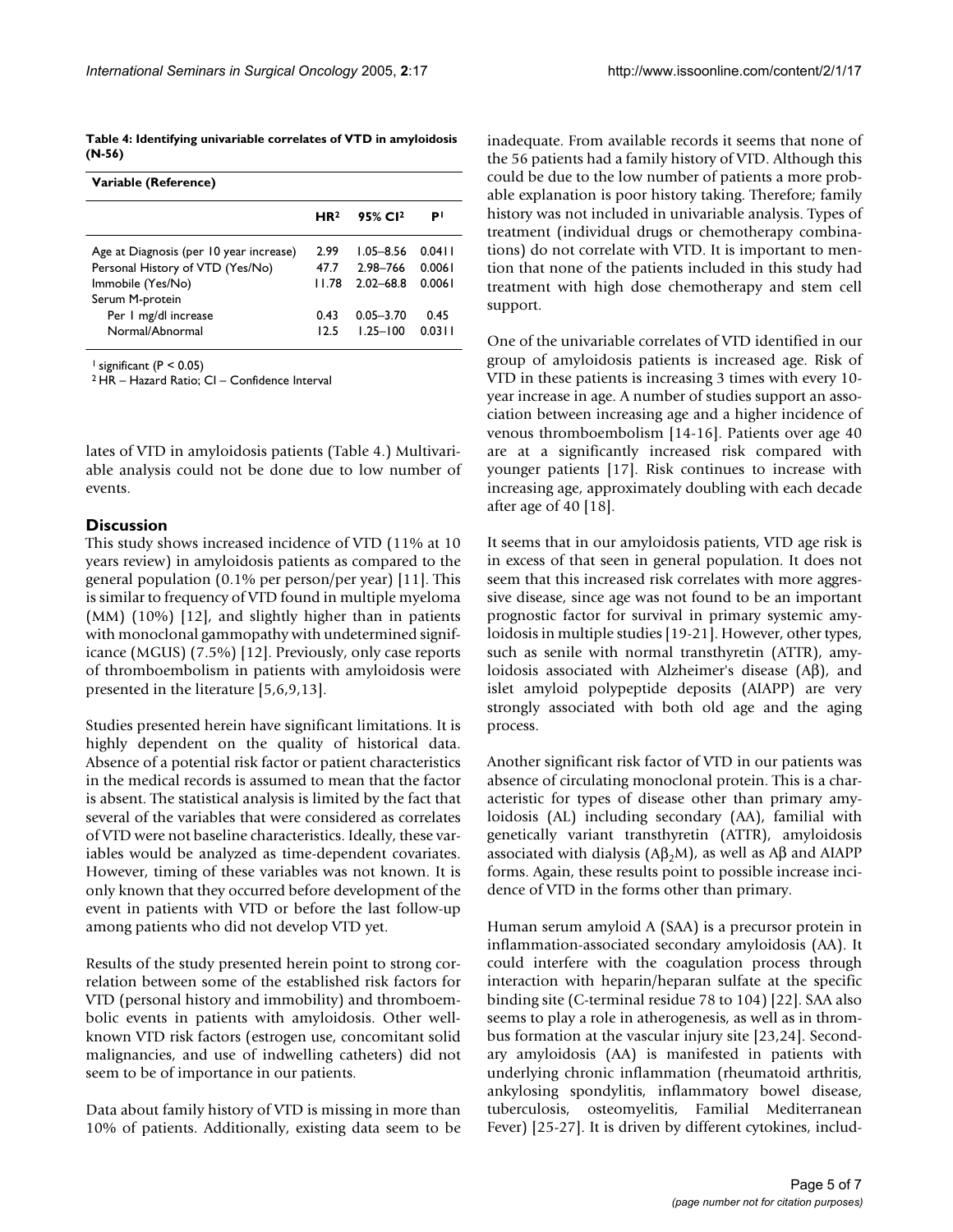ing tumor necrosis factor (TNF- $\alpha$ ), interleukin-6 (IL-6), and interleukin-1 (IL-1) [28]. IL-6 was found to promote coagulation without affecting fibrinolysis [29]. It activates coagulation cascade through tissue factor stimulation and increased transcription of factor VIII, up regulates transcription of fibrinogen, increases von Willebrand's factor, and decreases protein S [29]. Is there any correlation between SAA or any other circulating non-monoclonal protein precursors of amyloid and VTD will have to be elucidated in future studies. It is still uncertain if proposed increased incidence of thromboembolism is the result of the very process of deposition of the abnormally folded protein outside cells, consequential organ damage, or alternatively, underlying processes leading to amyloid deposits. However, it does not seem to be related to the type of treatment used in this disease. This is in accordance with our own findings in the patients with multiple myeloma and MGUS [12].

## **Conclusion**

Our analysis confirmed that well-known risk factors for thromboembolism including personal history of VTD and immobilization could represent confounding factors in amyloidosis patients, too. However, additional correlates have to be considered, including type of disease and patients' age.

In our opinion, these patients need to be closely monitored for development of VTD. Standard thromboembolic prophylaxis should be used with extreme caution, considering bleeding tendency in the patients with amyloidosis.

In our opinion development of prospective studies dealing with venous thromboembolism in amyloidosis patients is of utmost importance. We will need to define pathophysiological mechanisms responsible in order to employ the most effective prophylactic measures.

#### **Competing interests**

The author(s) declare they have no competing interest.

#### **Authors' contributions**

GS have made significant contribution to conception and design of the study, analysis and interpretation of the data and drafting the manuscript

MGC have been involved in collection, analysis, interpretation of the data and critical revision of the manuscript

SRD have been involved in drafting and revising the manuscript

KKM have been involved in revising manuscript for important intellectual content

MAH have made significant contribution to concept and design of the study, revision of the manuscript and have given final approval of the version to be published.

All authors read and approved manuscript

#### **Acknowledgements**

Authors would like to thank Miss Marion McElhaney for valuable technical assistance.

#### **References**

- 1. Gertz MA, Kyle RA: **Primary systemic amyloidosis a diagnostic primer.** *Mayo Clinic* 1989, **Proc 64:**1505.
- 2. Kyle RA, Gertz MA: **Primary systemic amyloidosis: clinical and laboratory features in 474 cases.** *Sem Hematol* 1995, **32:**45.
- 3. Glaspy JA: **Hemostatic abnormalities in multiple myeloma and related disorders.** *Hem/Onc Clin North Amer* 1992, **6(6):**1301-1315.
- 4. Greipp PR, Kyle RA, Bowie EJ: **[Factor-X deficiency in amyloido](http://www.ncbi.nlm.nih.gov/entrez/query.fcgi?cmd=Retrieve&db=PubMed&dopt=Abstract&list_uids=7036713)[sis: a critical review.](http://www.ncbi.nlm.nih.gov/entrez/query.fcgi?cmd=Retrieve&db=PubMed&dopt=Abstract&list_uids=7036713)** *Am J Hematol* 1981, **11:**443-450.
- 5. Catovsky D, Ikoku NB, Pitney WR, Galton DAG: **[Thromboem](http://www.ncbi.nlm.nih.gov/entrez/query.fcgi?cmd=Retrieve&db=PubMed&dopt=Abstract&list_uids=5454323)[bolic Complications in Myelomatosis.](http://www.ncbi.nlm.nih.gov/entrez/query.fcgi?cmd=Retrieve&db=PubMed&dopt=Abstract&list_uids=5454323)** *Brit Med J* 1970, **3:**438-439.
- 6. Tinaztepe K, Buyan N, Tinaztepe B, Akkok N: **The association of nephrotic syndrome and renal vein thrombosis: a clinicopathological analysis of 8 pediatric patients.** *Turk J Ped* 1989, **31(1):**1-18.
- 7. Kim V, Spandorfer J: **Epidemiology of venous thromboembolic disease.** *Emerg Med Clin N Amer* 2001, **19(4):**839-59.
- 8. Cameron JS: **Coagulation and thromboembolic complications in the nephrotic syndrome.** *Adv Nephr Necker Hosp* 1984, **13:**75-114.
- 9. Dubrey S, Pollak A, Skinner M, Falk RH: **[Atrial thrombi occuring](http://www.ncbi.nlm.nih.gov/entrez/query.fcgi?cmd=Retrieve&db=PubMed&dopt=Abstract&list_uids=8562243) [during sinus rhythm in cardiac amyloidosis: evidence for](http://www.ncbi.nlm.nih.gov/entrez/query.fcgi?cmd=Retrieve&db=PubMed&dopt=Abstract&list_uids=8562243) [atrial electromechanical dissociation.](http://www.ncbi.nlm.nih.gov/entrez/query.fcgi?cmd=Retrieve&db=PubMed&dopt=Abstract&list_uids=8562243)** *Br Heart J* 1995, **74:**541-544.
- 10. Gamba G, Montani N, Anesi E, Palladini G, Lorenzutti F, Perfetti V, Merlini G: **[Abnormalities in thrombin-antithrombin pathway](http://www.ncbi.nlm.nih.gov/entrez/query.fcgi?cmd=Retrieve&db=PubMed&dopt=Abstract&list_uids=10611948) [in AL amyloidosis.](http://www.ncbi.nlm.nih.gov/entrez/query.fcgi?cmd=Retrieve&db=PubMed&dopt=Abstract&list_uids=10611948)** *amyloid* 1999, **6(4):**273-277.
- 11. Hirsch J, Lee A: **[How we diagnose and treat deep vein](http://www.ncbi.nlm.nih.gov/entrez/query.fcgi?cmd=Retrieve&db=PubMed&dopt=Abstract&list_uids=11964271) [thrombosis.](http://www.ncbi.nlm.nih.gov/entrez/query.fcgi?cmd=Retrieve&db=PubMed&dopt=Abstract&list_uids=11964271)** *Blood* 2002, **99:**3102-3110.
- 12. Srkalovic G, Camerom MG, Rybicki L, Deitcher SR, Kottke-Marchant K, Hussein MA: **[Monoclonal gammopathy of undetermined](http://www.ncbi.nlm.nih.gov/entrez/query.fcgi?cmd=Retrieve&db=PubMed&dopt=Abstract&list_uids=15274069) [significance and multiple myeloma are associated with an](http://www.ncbi.nlm.nih.gov/entrez/query.fcgi?cmd=Retrieve&db=PubMed&dopt=Abstract&list_uids=15274069) [increased incidence of venothromboembolic disease.](http://www.ncbi.nlm.nih.gov/entrez/query.fcgi?cmd=Retrieve&db=PubMed&dopt=Abstract&list_uids=15274069)** *Cancer* 2004, **101:**558.
- 13. Baier J, Neumann H, Grossmann R, Ricken D: **Primary amyloidosis and thrombophlebitis as complications of Bence-Jones plasmacytoma (lambda type).** *Medizinishe Klinik* 1991, **86(1):**53-57.
- 14. Gillum RF: **[Pulmonary embolism and thrombophlebitis in the](http://www.ncbi.nlm.nih.gov/entrez/query.fcgi?cmd=Retrieve&db=PubMed&dopt=Abstract&list_uids=3673898) [United States, 1970–1985.](http://www.ncbi.nlm.nih.gov/entrez/query.fcgi?cmd=Retrieve&db=PubMed&dopt=Abstract&list_uids=3673898)** *Am Heart J* 1987, **114:**1262-1264.
- 15. Gjores **E**: The incidence of venous thrombosis and its seque**lae in certain districts in Sweden.** *Acta Chirurgica Scandinavica* 1987, **111(suppl 206):**16-24.
- 16. Nicolaides AN, Irving D: **Clinical factors and the risk of deep venous thrombosis.** In *Thromboembolism Etiology, Advances in Prevention and Management* Edited by: Nicolaides AN. Baltimore: University Park press; 1975:193-204.
- 17. Anderson FA Jr, Wheeler HB, Goldberg RJ: **A population-based perspective of the hospital incidence and case-fatality rates of deep venous thrombosis and pulmonary embolism: The Worcester DVT Study.** *Arch Int Med* 1991, **151:**933-938.
- 18. Anderson FA Jr, Wheeler HB: **Venous thromboembolis. Risk Factors and Prophylaxis.** *Clin Chest Medic* 1995, **16(2):**235-251.
- 19. Kyle RA, Greipp PR, O'Fallon WM: **Primary systemic amylodosis: multivariate analysis for prognostic factors in 168 cases.** *Blood* 1986, **1:**220-224.
- 20. Pardanani A, Witzig TE, Schroeder G, McElroy EA, Fonseca R, Dispenzieri A, Lacy MQ, Lust JA, Kyle RA, Greipp PR, Gertz MA, Rajkumar SV: **[Circulating peripheral blood plasma cells as a](http://www.ncbi.nlm.nih.gov/entrez/query.fcgi?cmd=Retrieve&db=PubMed&dopt=Abstract&list_uids=12393530) [prognostic indicator in patients with primary systemic](http://www.ncbi.nlm.nih.gov/entrez/query.fcgi?cmd=Retrieve&db=PubMed&dopt=Abstract&list_uids=12393530) [amyloidosis.](http://www.ncbi.nlm.nih.gov/entrez/query.fcgi?cmd=Retrieve&db=PubMed&dopt=Abstract&list_uids=12393530)** *Blood* 2003, **101:**827-830.